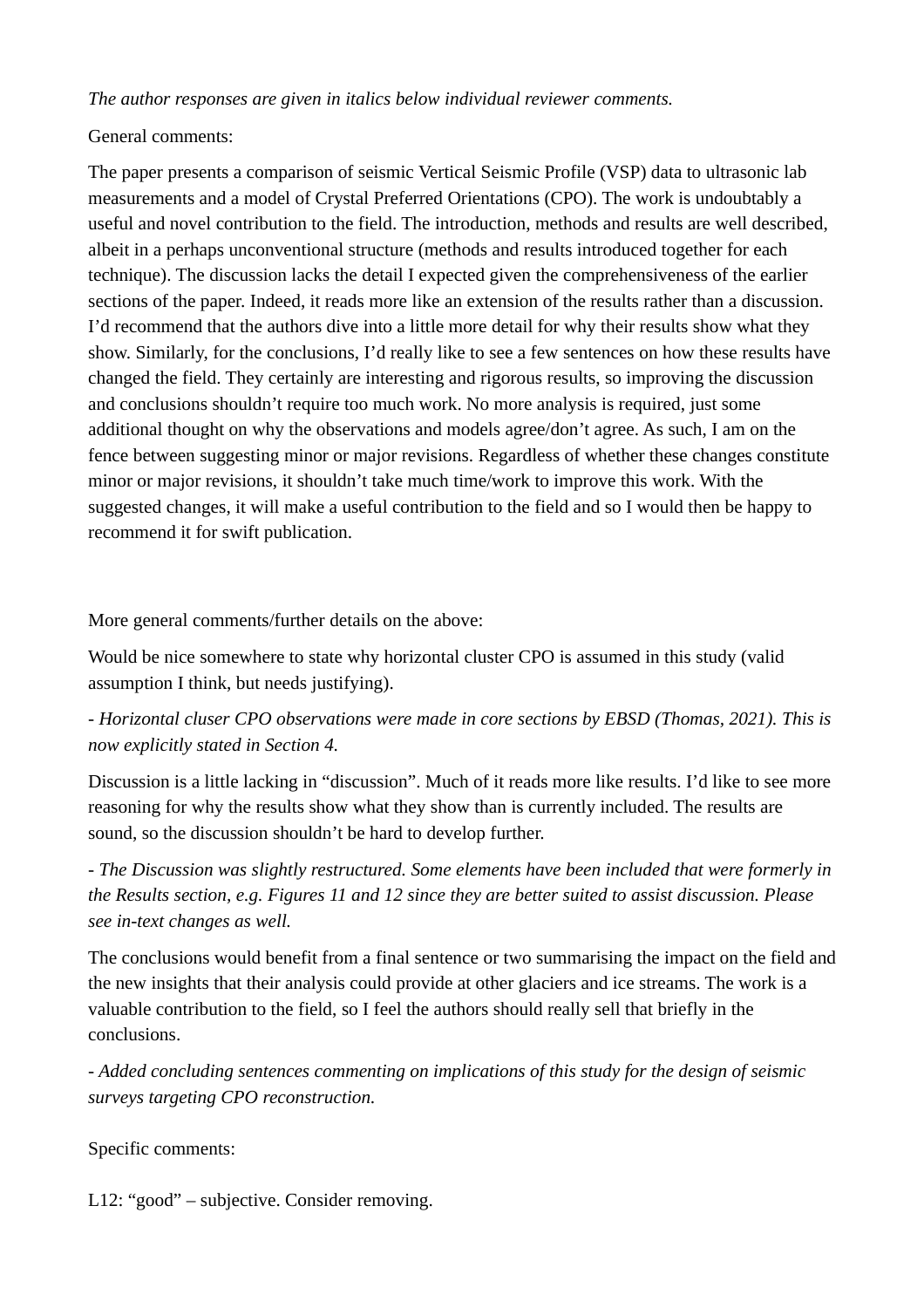*- Removed "good"*

L17: Large strain compared to what? Comparative language should be avoided unless referring to something else.

*- Removed "large"*

L15-29: Very nice opening paragraph!

*- Thank you!*

Figure 1d: Make the labelling of P and S waves clearer (maybe use different colours?). It is obvious to me as a seismologist, but would not necessarily be obvious to other glaciologists.

*- P- and S-wave are now marked in different colours in the figure.*

L53: Is the borehole seismometer three-component? I think it is from what is written, but can you state this explicitly?

*- Added "three-component" in text.*

L65: Is the sampling interval 1 / the sampling rate? Maybe better to state that you sampled with 8000 Hz rather than the rather odd unit of 0.125 ms.

*- Changed text to give sampling rate 8000 Hz.*

L66: Is the hard ice surface an ice lense from surface melting or the actual ice column surface? Important to clarify whether you have a firn layer at the site.

*- Now stated in introduction that site has no firn layer, but a thin snow cover was present.*

L74-75: Does P wave energy in the S wave explicitly preclude shear-wave splitting? If one assumed the P wave energy is linearised (which could be easily tested) then I don't think it should affect the shear-wave splitting measurement? I would also expect a resonance of the instrument to be linear and so not affect shear-wave splitting?

*- SWS analysis workflow in Lutz (2020) includes amplitude criteria with rations of L/QT. These are not met in the case of oscillations spread on all three components in the S-wave window. Changed "precludes" to "impedes" in text.*

L87: The underlying cause of the low SNR for zero-offset S waves will be the radiation pattern of the source. For a hammer shot directly above an instrument, you will be in a null for the S wave radiation pattern. I think it would be worth stating this rather than just the SNR effect of this.

*- Added description of this effect.*

L87-89: This sentence doesn't make grammatical sense. Needs restructuring.

*- Removed second half of sentence.*

Figure 2: The data show some interesting things. I like the indication of increasing travel time with depth, but wonder whether it might be clearer to present the difference in travel times, relative to a reference profile (e.g. in-flow) as it is difficult to tease out velocity perturbations in this figure.

*- Main point of the figure is to show azimuthal anisotropy not velocity perturbations.*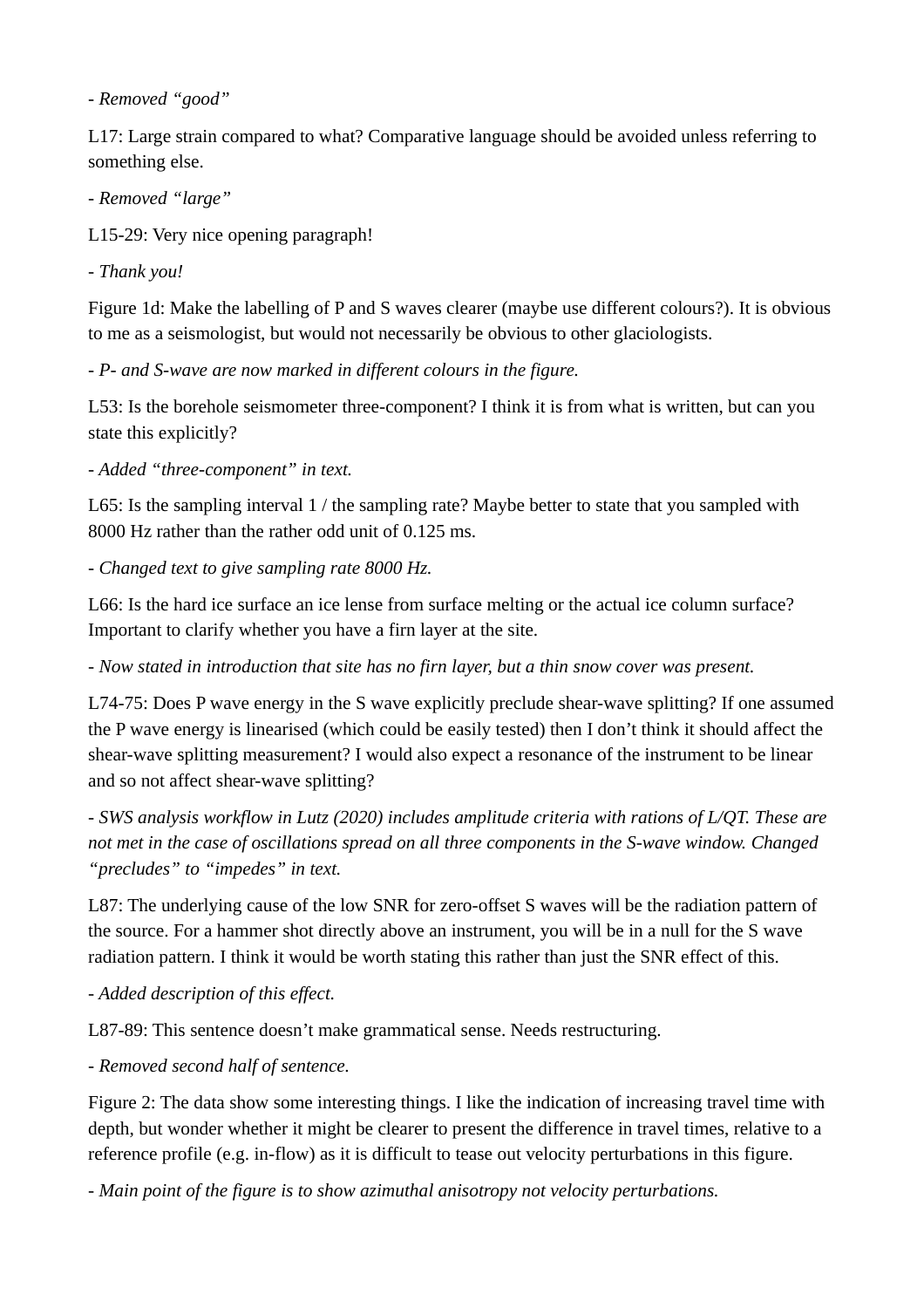L97-98: Good that you state that there is no firn layer here. However, I think it would benefit from stating explicitly earlier in the text too (but don't remove from here as it is key to your assumption used to calculate velocity).

*- Added statement in in Introduction that there is no firn layer.*

L105: I think the uncertainty in tp and x are probably underestimated, but maybe its not too important.

*- Probably they are quite optimistic, but left unchanged.*

Equation 3: Factor of 2 shouldn't be in first term of velocity uncertainty (check the differentiation of Eq. 1). Otherwise equation seems sound.

## *- Removed factor 2*

L108: Not quite sure what Table 2 adds? I don't quite understand why in one direction one can observe such a high range of velocities? There is no physical reason for this I don't think, yet your uncertainties suggest that it is real. I think this again points to the uncertainties mentioned above being underestimated.

*- Table 2 was meant to illustrate that velocities are different between profiles which is an indication of anisotropy. But Table 2 is not very important as later Figures 7 and 8 show the same thing. Removed Table 2.*

L109: How does this temperature compare to the ice column? Anisotropy can be very sensitive to temperature. Just worth stating that this is a similar temperature to the ice column in the field, assuming is approximately is.

*- In situ temperatures are now mentioned in the text: 003: -7C, 007: -13C, 010: -15C. Freezer temperature was oberserved to not affect anisotropy in experiments, hence the difference between in situ and freezer temperature is interpreted to be unproblematic. Colder temperature facilitates acquisition of ultrasonic data as a better coupling of transducers to the ice core could be achieved.* 

Figure 3c-e: Nice results! Very clear anisotropic signal.

*- Thanks!*

Figure 4: It would be good to see the corresponding seismic observations also plotted on Figure 4. Unless I am mistaken, you have seismic measurements corresponding approximately to each of your ice core results? Why not plot them together?

*- Seismic velocities from VSP data are plotted in Figure 7 and 8. VSP seismic data mainly show variation with incidence angle from vertical, whereas ultrasonic data show variation with azimuth. In Figure 4 VSP seismic data would be plotted as a spread of different values at only 4 azimuths. This is seen as not helpful. Having separate individual plots 4, 7 and 8 is regarded to show the important trends in the data in the clearest way.*

Figure 4: Ah, vp does appear to vary azimuthally. This is an interesting result and should probably be highlighted in the abstract. It is potentially expected, but not really been observed at typical seismic wavelengths. This is maybe a reason why shear wave splitting might not work (nullifying one of the assumptions I made in a previous comment).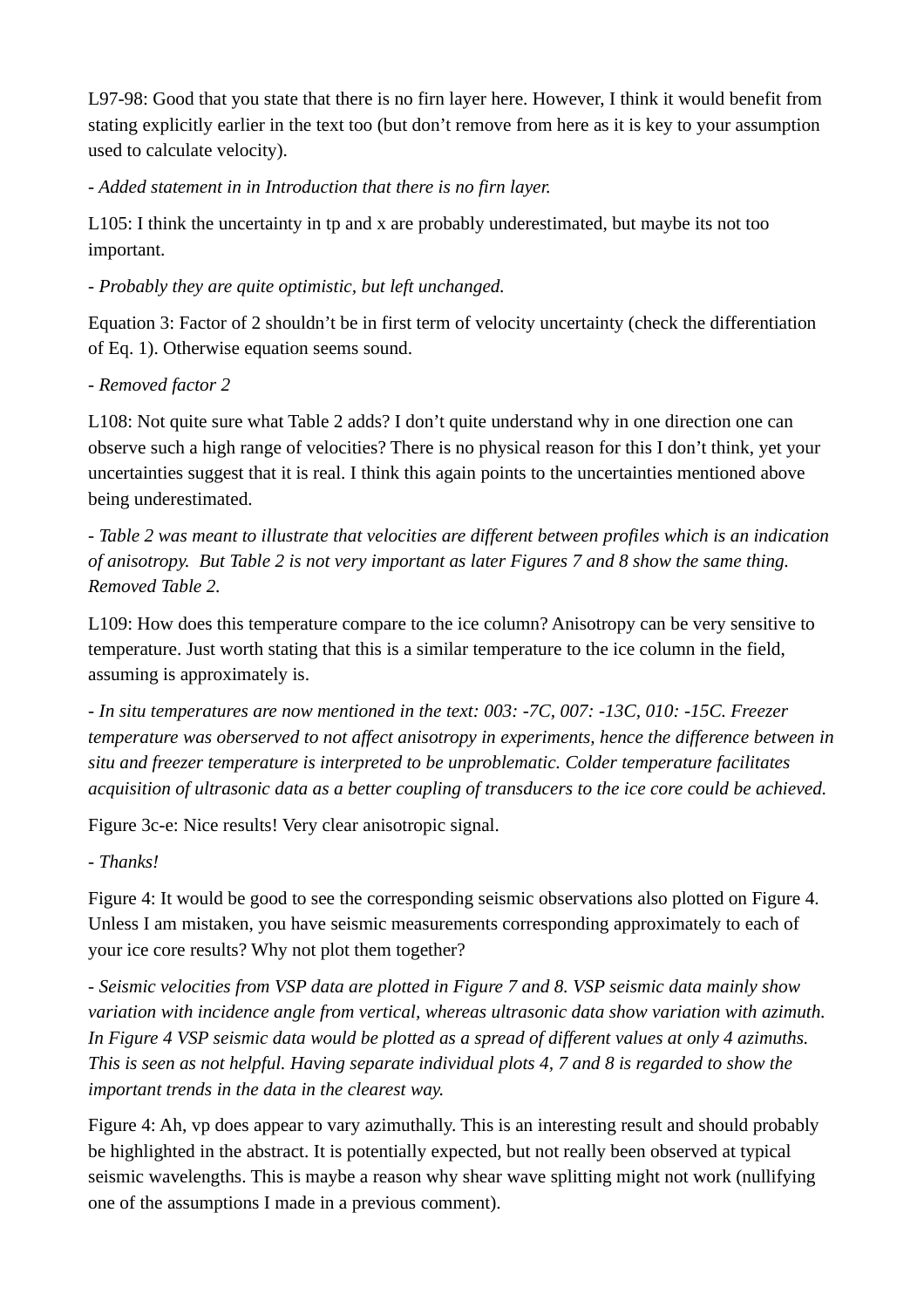*- Stated in abstract that vp (and vs) show anisotropy in the horizontal plane*

L151: Need units for the velocity measurements.

*- Added units.*

L157: Are any bubbles or cracks observed in the samples?

*- Bubbles are observered in the entire length of core, clear fractures are observed in samples from the top 10m of core. This is now mentioned in text with reference to Thomas (2021).*

L161: There hasn't been clear evidence yet of the high degree of seismic anisotropy in the VSP. Could you create a figure similar to figure 4 but for the seismic data? I can see from Figure 2 that there are velocity differences, but it is unclear whether they are coherent/correspond to the various orientations of the ray paths with respect to flow. In summary, To make the statement in L161, I think you need to display your results more clearly.

*- Table 2 was meant to give an indication of anisotropy, Figure 7 and 8 show this later in the manuscript. No preemptive reference is made to Figure 7 and 8 yet since the figures fit better in Model results section as they show both measurements and model results. Described in Section 2.2. The systematic traveltime differences between profiles shown in Figure 4 indicate anisotropy, i.e. t<sub><i>P</sub>*</sub> *of Perp and Flow are lower than the arrival times at the diagonal profiles . As indicated in an earlier comment the VSP data do not display the azimuthal velocity variation very clearly but rather variation with incidence angle.*

L165-167: This sentence seems a little random. Is it necessary?

*- Removed sentence*

L186: I was really getting convinced by the merits of the CPO modelling, until you mentioned the issues with comparing GHz vs. Hz frequency regimes. I am not well versed in the validity of comparing such disparate frequency regimes, so could you elaborate a little more in the text on why the CPO modelling can be compared to the observations.

*- This issue is poorly understood generally but often applied. Picotti (2015) and Diez (2015) tested a variety of anisotropies to fit seismic data and none is catastrophically wrong, so there seems to be a consensus that it is acceptable rely on lab-derived elasticity tensors to describe seismic anisotropy. We assume that absolute values of velocities change between frequencies, however the anisotropy is constant. Our experience showed that the Gammon (1983) elasticity tensor overestimates the measured seismic velocities, but if the ratio between anisotropic velocities and the mean velocity is formed, the absolute velocity trend is mitigated and they become comparable.*

Table 4: The misfit uncertainties are larger than the actual values. What does this mean?!

*- Changed: Uncertainties are now given, instead of limits.*

Section 4.3: I have to confess that I got a bit lost here. Lots of data without much text explaining what it all means. It feels tough to read as so many symbols in the prose. I think it could do with some reworking and replacing all the "chi"s with "phase-misfit" or something. Could also consolidate figures as there is a lot of data without much perceived interpretation. The rest of the paper to here reads so well, so worth brushing up on this section.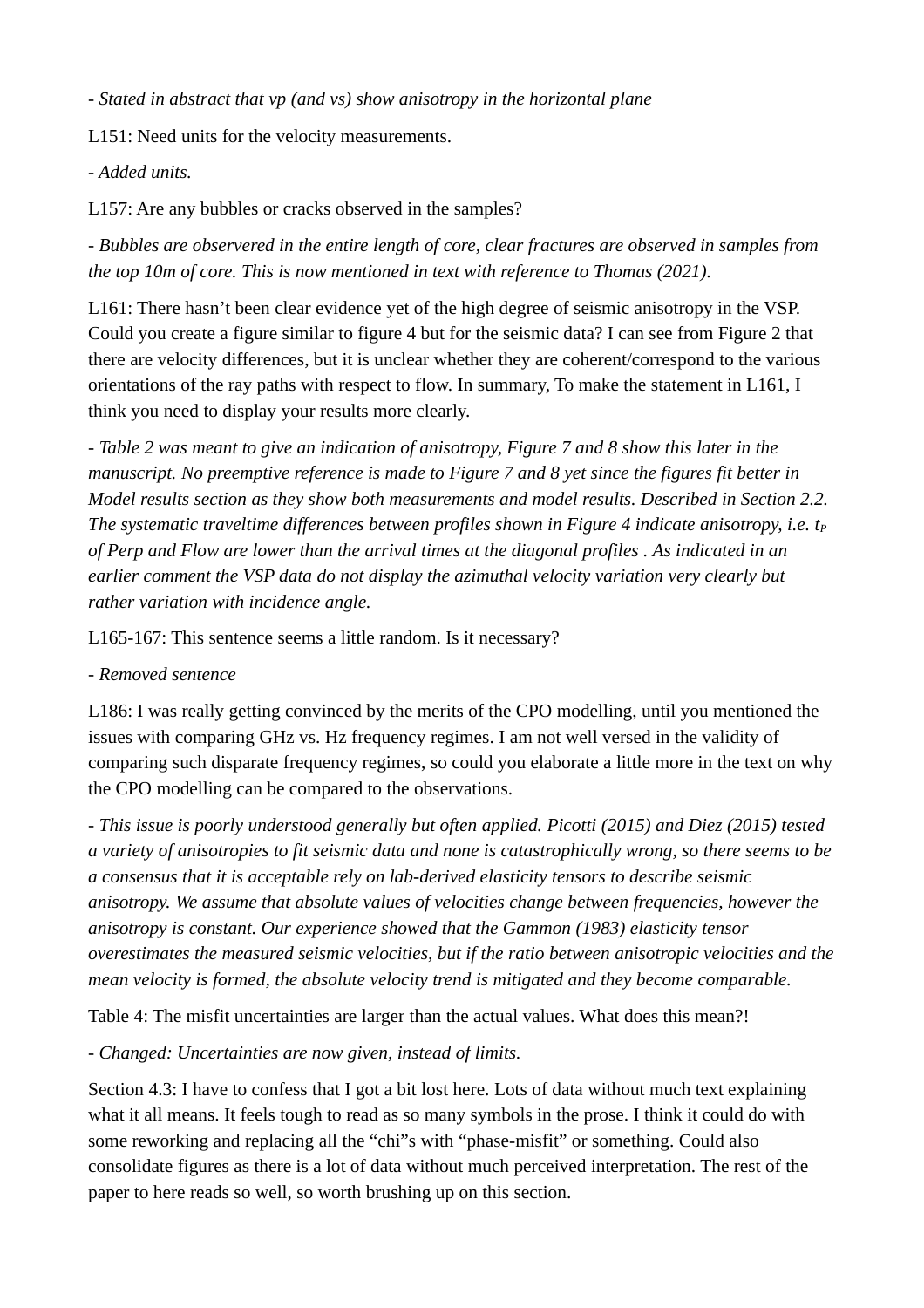Section 4.4: Much better than 4.3. Could you restructure Section 4.3 to be similar to 4.4?

*- Made an effort to brush this section up with less technical language. See tracked changes.*

Figure 10: Consolidate this figure by putting the measured and modelled data together (as different coloured scatter points). Should make the results look more compelling too.

*- Done*

L284-285: Make this sentence clearer, as the "however" in the middle makes it unclear.

*- Removed "however" in the sentence.*

L287: What's a side minimum? Be more precise.

*- Replaced wording: "side minimum" with "local minimum"*

L290: This sentence should be reworded. You are basically stating that when you remove some of your observations, the results become clearer. You are actually stating, I think, that the data is noisy and so removing so many azimuths reduces the apparent "noise" in the results. Also, you are not really "sparse sampling" as this is a technical term for something completely different (randomly sampling then reconstructing the signal based on assumptions about the frequency content), so try to avoid this terminology.

## *- Reworded sentence*

L296-304: This is more like a results section than discussion. If this remains in the discussion, you need to suggest why the 90 degree results are still very scattered and "unrealistic".

*- We think that it is necessary to briefly describe the results shown in Figure 13, which we think is placed most suitably in the Discussion section. Described in text that the actual set of sampled azimuths (i.e. first sample) has a large influence on the model result for wider azimuthal spacings. The models found from 90 degree sampled data show the strongest dependence on the first sampled azimuth, hence show scattered parameters.*

Figure 13: What do the size of the scatter points represent? It should be mentioned in the caption.

*- Different sizes represent azimuthal spacings. Now mentioned in caption.*

L312-314: Again, more of a results style text than discussion. Why is the VSP CPO modelling ambiguous if only P waves are considered? Is it because P waves shouldn't exhibit significant anisotropy in this case? I think more detail, i.e. some discussion is needed here.

*- This links back to the points in Figure 13. Described from line 350 that coarse sampling is a key problem to address for CPO inversion. The VSP survey happens to sample "nodal" planes of Pwave anisotropy.*

L331: Do you mean "measured ... (CPOs)" or "modelled... (CPOs)"? I think the latter. If so, make the change.

*- This actually refers to the measured CPO in EBSD. Slightly reworded conclusions to make the point clearer.*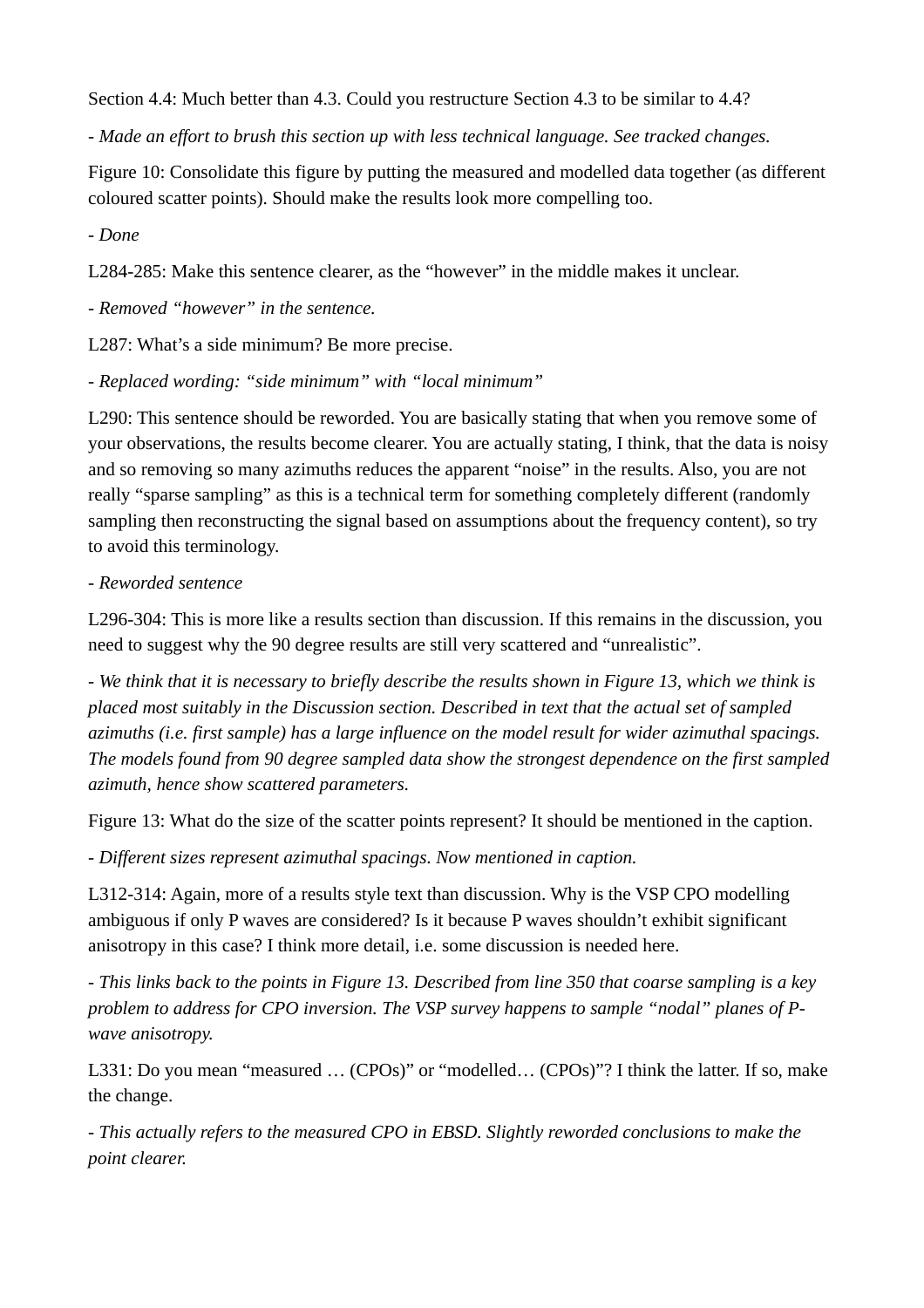L333-337: Change the word "matches" to "agrees" or similar throughout this paragraph. The data does not exactly match, but does broadly agree.

*- Changed "matches" to "agrees"*

L342: Change the word "degraded" to something else. Doesn't do what you've done justice and sounds negative rather than positive.

*- Changed "degraded" to "downsampled"*

Technical comments:

L10: "that matches well the measurements" -> "that matches the measurements well"

*- Changed*

L16: "As result" -> "As a result"

*- Changed.*

L41: comma required before "which"

*- Added comma.*

L92: "times" -> "time" otherwise it is a confusing sentence.

*- Changed*

```
L94: "registered later" -> "slower"?
```
*- Changed*

Figure 2: The figure labels need to be clearer (i.e. a,b,c etc at top of figure and bigger font).

*- Made captions larger*

L95: Better not to refer to Equation 1 before it appears in the text. Instead, just state that this is the equation used to calculate seismic velocities. Same for other equations, especially Eq. 3.

*- Removed references to Equation 1 and 3 before their appearance*

L125: Small point, but sampling rates should be in units of Hz. You are stating a sampling interval.

*- Changed to sampling interval*

L163: Remove the word "very" – subjective.

```
- Removed
```
Generally, lots of examples of "…. however…" in sentences. Makes it difficult to read. Need a comma or two when using, or ideally only use at beginning of sentences.

*- Made an effort to check for usage of and remove "however". See tracked changes in text.*

Table 4: Could the uncertainties be displaced consistently with the rest of the paper (i.e. + and – rather than []).